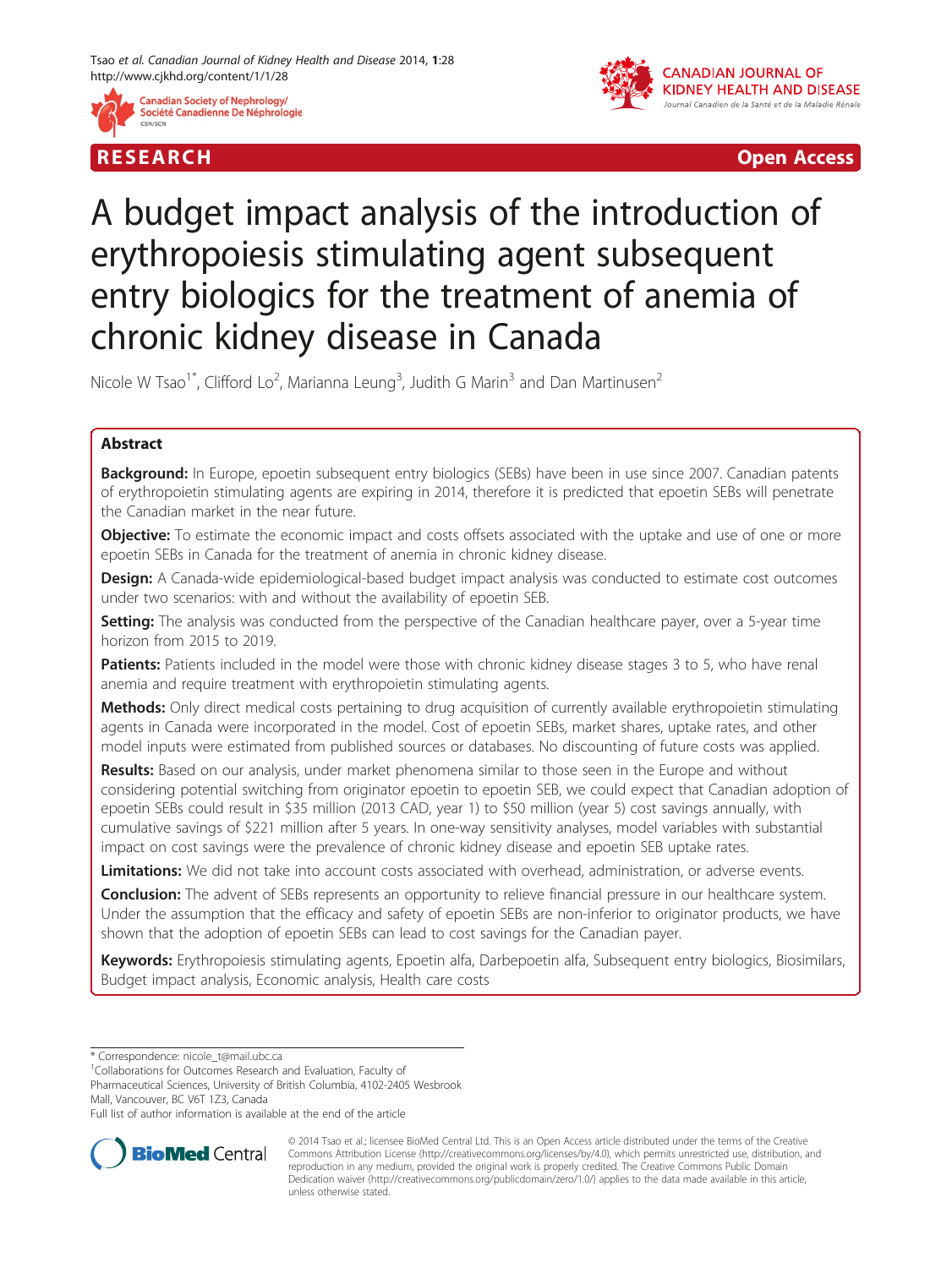## Abrégé

Contexte: L'époétine biosimilaire est utilisée en sol européen depuis 2007. Puisque les brevets d'utilisation des agents stimulant l'érythropoïèse (ASE) viennent à échéance en 2014, il est à prévoir que l'époétine biosimilaire, qui est un produit biologique ultérieur, fera son entrée sur le marché canadien dans un avenir rapproché.

Objectifs: Estimer l'impact économique et les coûts de compensation qui découlent de l'utilisation d'une ou de plusieurs formes d'époétines biosimilaires, dans le traitement de l'anémie associée à la maladie rénale chronique, au Canada.

Type d'étude: Une analyse d'impact budgétaire pancanadienne basée sur des données épidémiologiques a été réalisée afin d'estimer les coûts reliés à deux scénarios éventuels: le premier avec époétine biosimilaire sur le marché, et le deuxième sans cette disponibilité.

Contexte: L'analyse a été menée à partir de la perspective du contribuable au système de soins de santé canadien, sur un horizon de cinq ans, soit de 2015 à 2019.

Participants: Le modèle ne tient compte que des patients atteints d'une maladie rénale chronique de stades 3 à 5, souffrant d'anémie reliée à la maladie rénale, et nécessitant un traitement avec des agents stimulant l'érythropoïèse.

Méthodes: Les seuls coûts pris en compte par le modèle sont les coûts médicaux directs découlant de l'achat des agents stimulant l'érythropoïèse disponibles au Canada. Les coûts reliés à l'époétine biosimilaire, les parts de marché, les coûts de compensation, et les autres entrées du modèle ont été estimés à partir de sources publiées ou de bases de données. Aucune actualisation des coûts futurs n'a été estimée.

Résultats: Selon notre analyse, qui ne tient pas compte de la possibilité d'utiliser l'époétine biologique de référence avant de passer à l'époétine biosimilaire, et sous des conditions de marché similaires à celles observées en Europe, l'adoption à l'échelle canadienne de l'époétine biosimilaire pourrait résulter en une économie de 35 millions \$ (2013 \$ CAN, année 1) à 50 millions \$ (année 5) par année, pour une économie cumulative potentielle de 221 millions \$ après cinq ans. L'analyse de sensibilités unidirectionnelles montre que la prévalence de la maladie rénale chronique et les coûts de compensation reliés à l'époétine biosimilaire sont les variables du modèle ayant le plus d'impact économique.

Limites de l'étude: Nous n'avons pas tenu compte des frais généraux, d'administration, ou découlant d'imprévus.

Conclusion: Les produits biologiques ultérieurs peuvent aider à alléger les difficultés financières de notre système de santé actuel. En supposant que l'époétine biosimilaire présente une efficacité et une innocuité qui ne sont pas inférieures à celles des époétines biologiques de référence, nous montrons que l'utilisation de l'époétine biosimilaire peut mener à des économies pour le contribuable canadien.

What was known before: Canadian patents for epoetin alfa and darbepoetin alfa are expiring, as such there is an opportunity to reduce expenditure on erythropoiesis-stimulating agents (ESAs) by adopting subsequent entry biologics (SEBs). In Europe, epoetin SEBs have been introduced at lower prices than innovator epoetins and have been in use since 2007.

What this paper adds: To date, published studies have only examined the budget impact of epoetin SEBs for the management of chemotherapy-induced anemia in European countries. This analysis takes the market experience of epoetin SEBs in Europe and models the economic impact of the introduction of these SEBs into the Canadian landscape. Our results serve to inform Canadian stakeholders including our policy makers, budget holders, researchers, and clinicians.

#### Background

Over the last two and a half decades, the ESAs epoetin alfa (Eprex®) and darbepoetin alfa (Aranesp®) have

become the standard of care for treating patients with anemia of chronic kidney disease (CKD) in Canada. With Canadian patents expiring in May 2014 and August 2014, respectively [[1\]](#page-6-0), there is an opportunity to reduce expenditure on ESAs by using "copies" of these innovator biologics called SEBs. In Europe, epoetin SEBs have been in use since 2007 [\[2](#page-6-0)]. Therefore, we predict companies will submit at least two epoetin SEBs to Health Canada for evaluation before the end of 2015. With no Canadian economic analyses published on this subject to date, we conducted a budget impact analysis (BIA) to estimate the financial impact of these agents in treating anemia of CKD in the Canadian setting.

A BIA is an essential part of economic evaluations for healthcare interventions. Reimbursement authorities increasingly utilize these analyses before making a listing or reimbursement decision on a new healthcare intervention. The impact on a particular budget, that is, the difference in healthcare expenditures before and after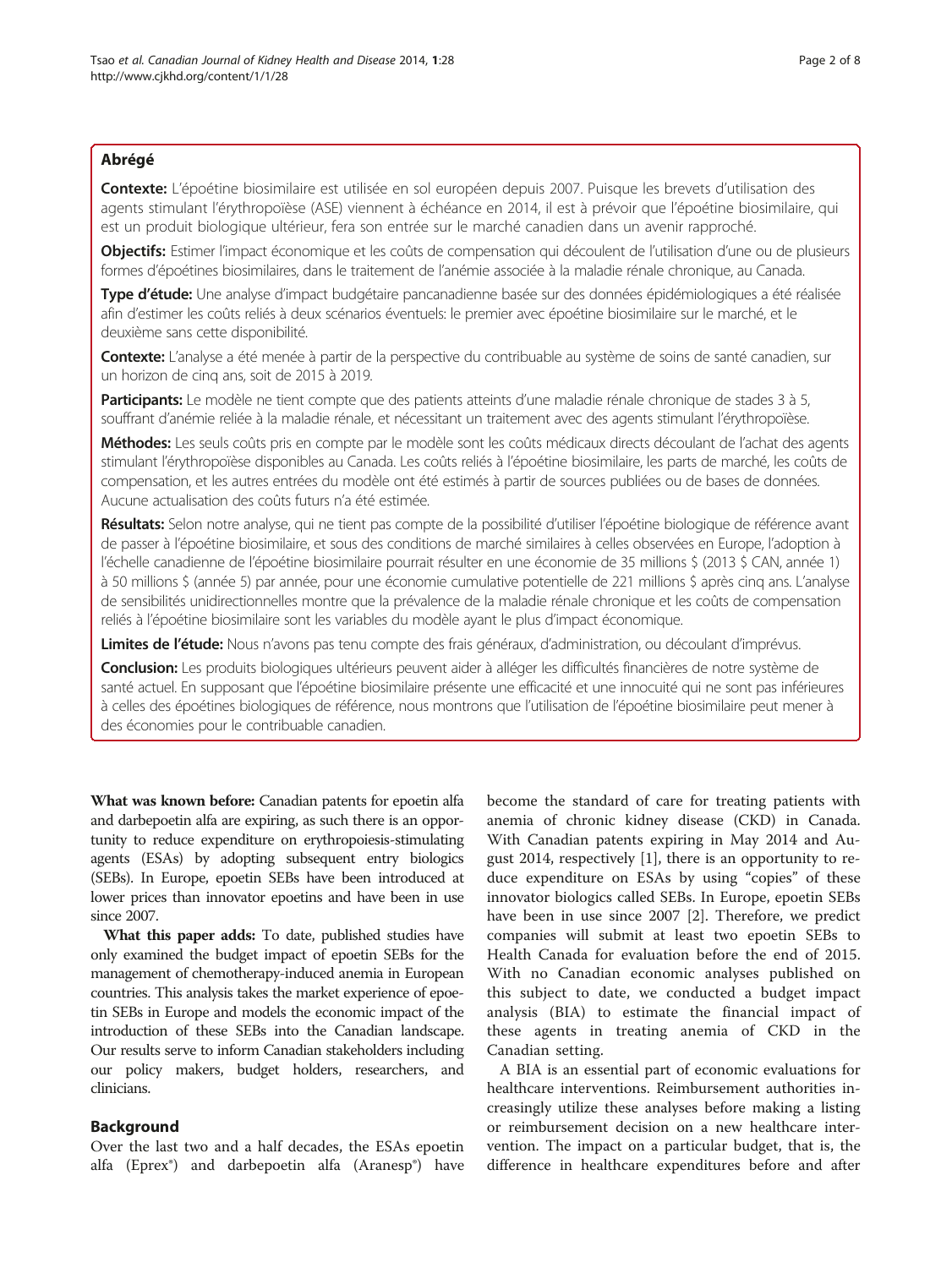reimbursement or listing of the new intervention, is a commonly used measure of forecasting the fiscal impact. A BIA also can be used for budget planning and resource management within an organization. BIA addresses the expected changes in expenditures from the perspective of a payer, for a specified period of interest after adoption of the new intervention. The aim of a BIA is to provide a valid computing framework (a "model") that allows users to apply input values pertinent to their setting to compute the possible financial and organizational consequences of coverage decisions for a new healthcare intervention [\[3\]](#page-6-0).

This paper discusses the estimated economic impact and costs offsets associated with the uptake and use of one or more epoetin SEBs in Canada for the treatment of anemia of CKD. We also hope to inform clinicians, budget holders, hospital administrators and Pharmacy and Therapeutics Committee members across Canada as to the economic impact of the provision of epoetin SEBs in their respective institutions.

## Methods

## Model overview

We developed a budget impact model that estimated the economic consequences and costs offsets associated with the introduction of epoetin SEBs in Canada. The model was constructed in Microsoft Excel. The development of this model followed the Principles of Good Practice for Budget Impact Analysis II: Report of the International Society of Pharmacoeconomics and Outcomes Research (ISPOR) Task Force on Good Research Practices [\[3](#page-6-0)], wherever possible.

## Model description

The model was designed as a Canada-wide epidemiological-based analysis, and estimated economic outcomes under two scenarios:

- 1. 'Reference scenario': In the absence of epoetin SEBs for anemia of CKD treatment in Canada.
- 2. 'SEB scenario': Presence of one or more epoetin SEBs for anemia of CKD treatment in Canada.

Under the 'Reference scenario' arm, the eligible patient population for treatment with currently available ESAs and their associated resource utilization and economic impact were calculated. Under the 'SEB scenario' arm, we assumed that only a subset of the eligible population would receive treatment with epoetin SEBs, according to plausible estimates of market uptake.

## Time horizon

The budget impact model estimated the economic impact of adopting epoetin SEBs for anemia treatment over a five-year time horizon, with cycle lengths of one year. The model default base year is 2014 and the analysis estimated

the budget impact in years 2015, 2016, 2017, 2018, and 2019.

## Perspective

The budget impact model was built from the perspective of the Canadian healthcare payer or budget holder. The base case assumption is that all patients in the model will be covered under the payer's budget. Though in Canada, we do not have a pan-Canadian payer, this perspective can be adapted to regional payers or budget holders of local institutions.

## Study population

The analysis was performed for patients with CKD stages III to V, who have renal anemia and require treatment with ESAs. All populations who are candidates for ESAs were assumed to also be candidates for epoetin SEBs under the 'SEB scenario'. The study population was derived from the projected Canadian population based on Statistics Canada [\[4\]](#page-6-0) projections over years 2015 to 2019, and estimated using the disease incidence and prevalence of CKD stages III/IV not requiring dialysis, and CKD stage V patients requiring dialysis. Based on the literature, the prevalence of stage III/IV CKD in Canada is 3.04% and stage V CKD is 0.12%; the incidence of CKD was estimated to be 407.6/100,000 annually for stages III/IV and 19.2/100,000 annually for stage V [[5-7\]](#page-6-0).

Mortality rates of individuals in CKD stage III/IV are not well characterised in literature and databases. We estimated the mortality rate to be approximately 2% annually for this cohort based on a retrospective study examining the competing risks of progression to endstage renal disease and death in non-diabetic CKD [\[8](#page-7-0)]. Mortality rates from years 1 to 5 for those with stage V CKD were obtained from the Canadian Organ Replacement Register and were estimated to be 15% in year 1 to 57% by year 5 [[7\]](#page-6-0).

It was estimated that of all CKD stage III/IV patients, 1.86% receive ESAs for the treatment of anemia based on British Columbia (BC) administrative data; of all individuals with stage V CKD, approximately 77.5% receive ESAs for the treatment of anemia. Those in stage III/IV CKD and those in stage V CKD receiving peritoneal dialysis use subcutaneous ESAs as according to guidelines [[9](#page-7-0)]; and those in stage V CKD receiving hemodialysis are assumed to receive intravenous ESAs. The distribution of patients in stage V CKD on hemodialysis and peritoneal dialysis was also based on administrative data from BC.

## Resource use and costs

Only direct medical costs pertaining to drug acquisition of currently available ESAs in Canada were incorporated in the model. No discounting of future costs was applied.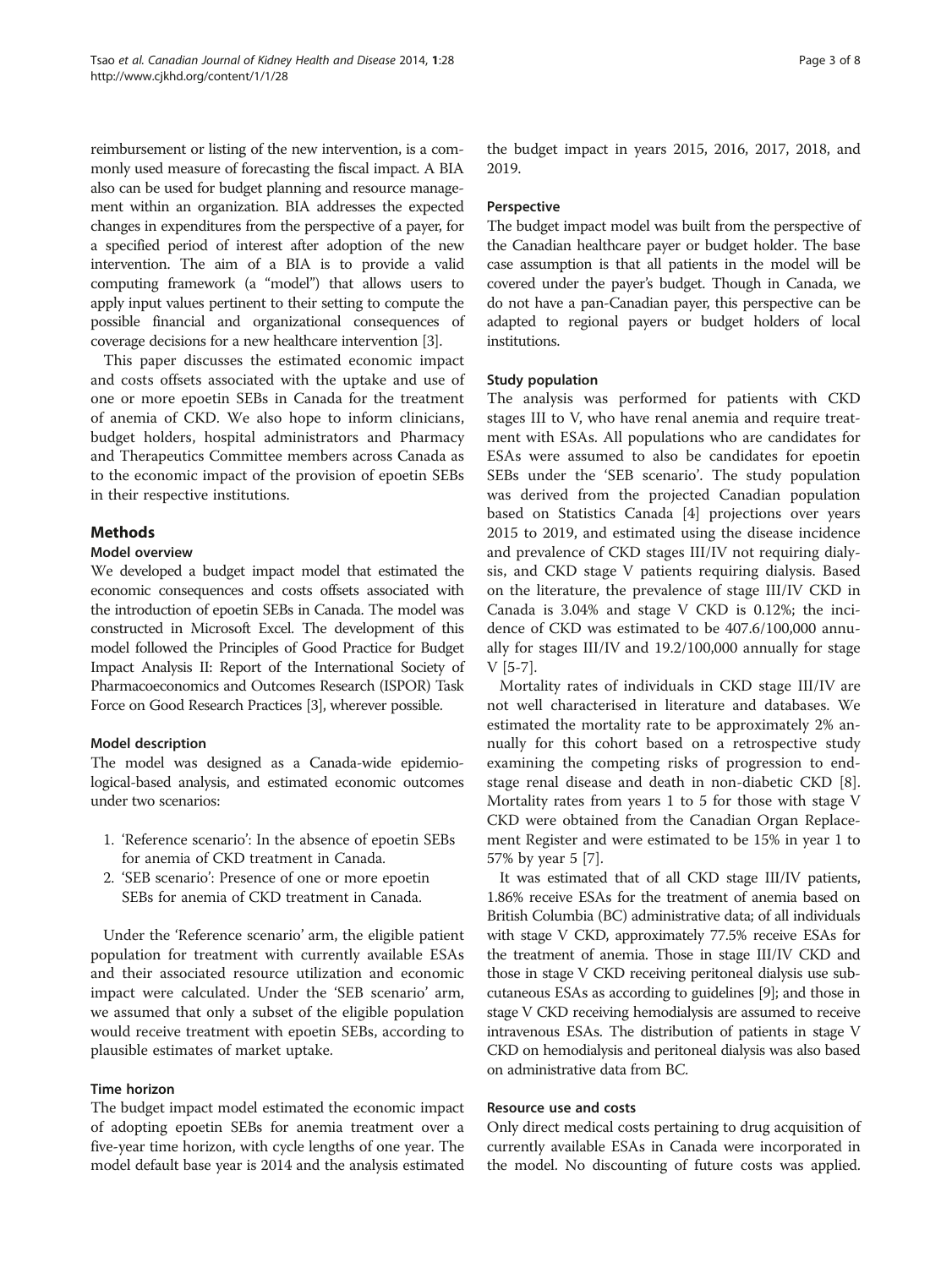|  |  |  |  |  |  |  |  |  |  |  | Table 1 Costs of treatment for anemia of chronic kidney disease, by disease stage, prior to SEB introduction |  |  |  |
|--|--|--|--|--|--|--|--|--|--|--|--------------------------------------------------------------------------------------------------------------|--|--|--|
|--|--|--|--|--|--|--|--|--|--|--|--------------------------------------------------------------------------------------------------------------|--|--|--|

| Treatment strategies for anemia of<br>CKD by disease stage | Drug cost per defined<br>daily dose (\$) | Average dose<br>per week | Treatment cost per patient<br>per week (\$) | Annual treatment cost<br>per patient (\$) |
|------------------------------------------------------------|------------------------------------------|--------------------------|---------------------------------------------|-------------------------------------------|
| Stage III/IV short acting ESA (SC)                         | 14.25                                    | 4.186 IU                 | 59.65                                       | 3,101.83                                  |
| Stage III/IV long acting ESA (SC)                          | 13.36                                    | $21 \text{ mca}$         | 62.05                                       | 3,226.59                                  |
| Stage V short acting ESA (SC)                              | 14.25                                    | 8.033 IU                 | 114.47                                      | 5,952.45                                  |
| Stage V long acting ESA (SC)                               | 13.36                                    | 27 mcg                   | 79.27                                       | 4,122.01                                  |
| Stage V short acting ESA (IV)                              | 14.25                                    | 11.475 IU                | 163.52                                      | 8,502.98                                  |
| Stage V long acting ESA (IV)                               | 13.36                                    | 38 mcg                   | 113.71                                      | 5,912.84                                  |

SEB = subsequent entry biologic; CKD = chronic kidney disease; ESA = erythropoiesis stimulating agents; SC = subcutaneous; IV = intravenous; IU = international units; mcg = micrograms.

Currently, the only short acting ESA in Canada is Eprex® and the only long acting ESA available is Aranesp®. Based on experiences with biosimilars in the EU, there has been wide variation in the reduced pricing of biosimilars from originator products. In general, price reductions of originator products have also been observed after introduction of biosimilars. In our model, it was assumed that in the base case scenario, epoetin SEBs would be 78% of the originator price (average in EU) when introduced into the Canadian market [\[10\]](#page-7-0). Furthermore, it was assumed that upon introduction of an epoetin SEB in the Canadian market, the originator ESA will drop their price by 13% (average in EU) in the base case analysis. During a literature review, we did not find strong evidence suggesting the development or availability of an Aranesp® SEB; however, because the market share and cost of Aranesp® would be impacted by the availability of epoetin SEBs, it was included in the analysis.

The drug cost of anemia treatments were obtained from the Ontario Drug Benefit Formulary [[11](#page-7-0)] and presented as cost per defined daily dose (DDD) according to the World Health Organization [[12](#page-7-0)]. Defined daily dose for epoetin is 1,000 IU while the DDD for darbepoetin is 4.5 mcg. Dosing for anemia treatment is adjusted based on target haemoglobin levels: in the model, median dosages of short acting ESAs were obtained from published sources [\[13-16](#page-7-0)] and subcutaneous dosages were calculated to be 30% less than the intravenous dose [[9](#page-7-0)]. We also calculated the dose of long acting ESA based on a conversion ratio of 200:1 from short acting ESA doses less than 8000 IU/week and a ratio of 300:1 for doses greater than 8000 IU/week, due to the curvilinear relationship of epoetin to darbepoetin dosing [[17](#page-7-0)]. We also recognized that there would be drug-related resource utilization costs such as those pertaining to drug storage, drug administration and healthcare personnel wages. These costs were considered to be a part of administrative overhead and were not expected to be significantly different between comparators. Table 1 shows the annual cost of treatment for those with anemia of CKD. It is assumed in the base case scenario that epoetin SEBs will require doses not significantly different from originator drugs in order to achieve the same therapeutic effects, as evidenced by clinical trials of epoetin SEBs [[18-20\]](#page-7-0).

### Market uptake

Forecasted market uptake rates of epoetin SEBs were based on IMS Health data of overall trends of biosimilar uptake in the EU and projected for five years after introduction onto the market [\[21](#page-7-0)]. Biosimilars of ESAs dominate the overall biosimilar market in EU and in general the uptake has been slow due to policies preventing automatic substitution from originator drugs. As ESAs are used for the chronic treatment of anemia, the penetrable market for SEBs consists only of those newly diagnosed with anemia, and existing patients continue to be treated with originator ESAs. The projected uptake rates of epoetin SEB are presented in Table 2. This is assumed to be the uptake rate for epoetin SEBs from market shares of both short acting and long acting originator ESAs; however, the current market share distribution between these two drug categories is not known as some provinces only have one type of ESA and others offer both. The model employs the assumption that the current market share distribution is 50% and 50%, between short and long acting ESAs, respectively. This is a relatively minor assumption, as it does not have any effect on the net budget impact.

#### Sensitivity analysis

One-way sensitivity analysis was performed for model input variables using plausible ranges of lower and upper bound estimates, to determine the magnitude of impact each variable has on the model outcomes. A tornado diagram was generated to illustrate the impact of each variable on the budget.

Table 2 Projected uptake rates of epoetin SEB in Canada, years 1 to 5

| Epoetin SEB uptake rates |        |        |        |        |  |  |
|--------------------------|--------|--------|--------|--------|--|--|
| Year 1                   | Year 2 | Year 3 | Year 4 | Year 5 |  |  |
| 1%                       | 4%     | 7%     | 11%    | 14%    |  |  |

SEB = subsequent entry biologic.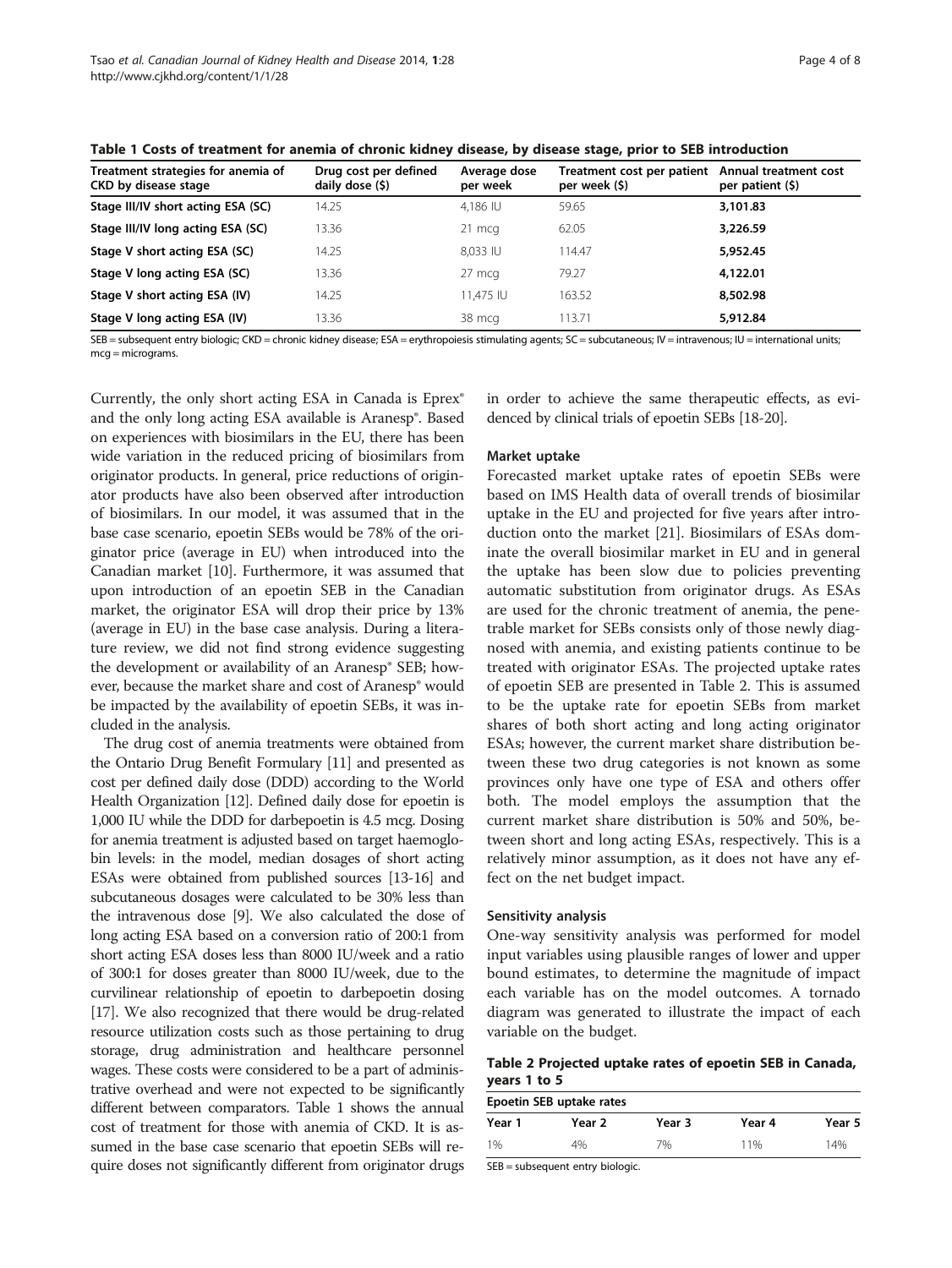Table 3 Expected number of epoetin SEB users in Canada, years 1 to 5

|                                    | Year 1 |       |  | Year 2 Year 3 Year 4 Year 5 |  |  |
|------------------------------------|--------|-------|--|-----------------------------|--|--|
| <b>Number of SEB users</b> 982     |        | 4.393 |  | 8.344 13.785 17.826         |  |  |
| $SEB =$ subsequent entry biologic. |        |       |  |                             |  |  |

Results

#### Base case

In the base case scenario, the number of expected patients with stage III/IV CKD requiring treatment with ESAs for anemia was 42,644 in the base year (2014). In year 1 the number of patients increased to 49,104; then to 54,919 in year 2; 59,600 in year 3; 62,661 in year 4 and 63,665 in year 5. Given the estimated uptake rate of epoetin SEBs, we expected to have increasing number of SEB users over five years, as shown in Table 3.

Assuming that when epoetin SEBs are introduced into the Canadian market, they will be at 78% of the originator's price (as the average in EU), that the originator's price will be reduced by 13% and taking into account the cost of treatment for different stages of CKD, including the number of patients receiving treatment with ESAs or SEBs, the expected annual cost of treatment for years 1 to 5 are as shown in Tables 4, 5, 6, [7](#page-5-0) and [8.](#page-5-0) The 'Without SEB' scenario is without the existence of epoetin SEBs and the 'With SEB' scenario is with the introduction of epoetin SEBs over the five-year time horizon.

Table [9](#page-5-0) shows the total cost for drugs for the two scenarios for years 1 to 5 and consequently, the incremental budget impact to the Canadian healthcare system from the uptake of epoetin SEBs for treatment of anemia in CKD.

#### Sensitivity analysis

One-way sensitivity analyses were performed using +/− 10% margins for incidence of CKD stages III to V; +/− 20% margins for proportion of stage III to IV patients treated with ESAs; and +/− 10% margins for proportion of stage V

Table 4 Total treatment costs for with and without SEB scenarios in year 1

| <b>Patient type</b> | <b>Treatment for</b>  | Year 1 total costs (\$) |                 |  |  |
|---------------------|-----------------------|-------------------------|-----------------|--|--|
| (CKD stage)         | anemia                | <b>Without SEB</b>      | <b>With SEB</b> |  |  |
| Stage III/IV        | Short acting ESA (SC) | 28,391,013              | 24,206,178      |  |  |
|                     | Long acting ESA (SC)  | 29,532,964              | 25,179,805      |  |  |
|                     | <b>Epoetin SEB</b>    |                         | 930.614         |  |  |
| Stage V             | Short acting ESA (SC) | 23,648,751              | 20,162,925      |  |  |
|                     | Long acting ESA (SC)  | 16.376.488              | 13,962,594      |  |  |
|                     | Short acting ESA (IV) | 97,155,486              | 82,834,767      |  |  |
|                     | Long acting ESA (IV)  | 67,560,443              | 57,602,033      |  |  |
|                     | <b>Epoetin SEB</b>    |                         | 3,193,963       |  |  |
| <b>Total</b>        |                       | 262,665,144             | 228,045,878     |  |  |

SEB = subsequent entry biologic; CKD = chronic kidney disease;

ESA = erythropoiesis stimulating agents; SC = subcutaneous; IV = intravenous.

Table 5 Total treatment costs for with and without SEB scenarios in year 2

| <b>Patient type</b> | <b>Treatments for</b> | Year 2 total costs (\$) |                 |  |  |
|---------------------|-----------------------|-------------------------|-----------------|--|--|
| (CKD stage)         | anemia                | <b>Without SEB</b>      | <b>With SEB</b> |  |  |
| Stage III/IV        | Short acting ESA (SC) | 31,736,891              | 25.402.208      |  |  |
|                     | Long acting ESA (SC)  | 33,013,420              | 26,423,942      |  |  |
|                     | <b>Epoetin SEB</b>    |                         | 4,040,419       |  |  |
| Stage V             | Short acting ESA (SC) | 26.456.982              | 21.176.169      |  |  |
|                     | Long acting ESA (SC)  | 18,321,156              | 14.664.254      |  |  |
|                     | Short acting ESA (IV) | 108.692.464             | 86.997.449      |  |  |
|                     | Long acting ESA (IV)  | 75,583,082              | 60,496,699      |  |  |
|                     | <b>Epoetin SEB</b>    |                         | 14.292.950      |  |  |
| Total               |                       | 293,803,997             | 253,494,088     |  |  |

SEB = subsequent entry biologic; CKD = chronic kidney disease;

 $ESA =$  erythropoiesis stimulating agents;  $SC =$  subcutaneous;  $IV =$  intravenous.

patients treated with ESAs. Prevalence estimates of CKD stages III to IV vary widely in literature and upper bounds of 8.05% were used [[22\]](#page-7-0). Model results were found to be sensitive to CKD prevalence, as seen in Figure [1.](#page-6-0) This is simply due to the fact that CKD prevalence has a direct impact on number of patients treated with ESAs. Therefore, the higher the prevalence, the more patients receive ESA treatment, the more cost savings will be brought about if an SEB were to be taken up in the market. The model outcome was sensitive to changes in uptake rate of SEBs. For the uptake rate, we estimated the lower bound to be similar to UK uptake of epoetin SEBs (3% after 5 years), and the upper bound to be similar to Germany's uptake (43% after 5 years), which resulted in a large range of cost savings. The dose of short acting ESAs was found to trend towards 10% higher with SEBs compared to originators, based on clinical trials in the EU; in clinical studies this was not deemed statistically significant and we also found it to have relatively minor impact on cost savings.

## Table 6 Total treatment costs for with and without SEB scenarios in year 3

| <b>Patient type</b> | <b>Treatments for</b> | Year 3 total costs (\$) |                 |  |  |
|---------------------|-----------------------|-------------------------|-----------------|--|--|
| (CKD stage)         | anemia                | <b>Without SEB</b>      | <b>With SEB</b> |  |  |
| Stage III/IV        | Short acting ESA (SC) | 35,043,965              | 26,219,895      |  |  |
|                     | Long acting ESA (SC)  | 36,453,512              | 27,274,518      |  |  |
|                     | <b>Epoetin SEB</b>    |                         | 7,807,525       |  |  |
| Stage V             | Short acting ESA (SC) | 28,414,572              | 21,259,783      |  |  |
|                     | Long acting ESA (SC)  | 19,676,765              | 14,722,155      |  |  |
|                     | Short acting ESA (IV) | 116.734.773             | 87,340,957      |  |  |
|                     | Long acting ESA (IV)  | 81.175.581              | 60,735,569      |  |  |
|                     | <b>Epoetin SEB</b>    |                         | 26,863,384      |  |  |
| <b>Total</b>        |                       | 317,499,168             | 272,223,786     |  |  |

SEB = subsequent entry biologic; CKD = chronic kidney disease;

ESA = erythropoiesis stimulating agents; SC = subcutaneous; IV = intravenous.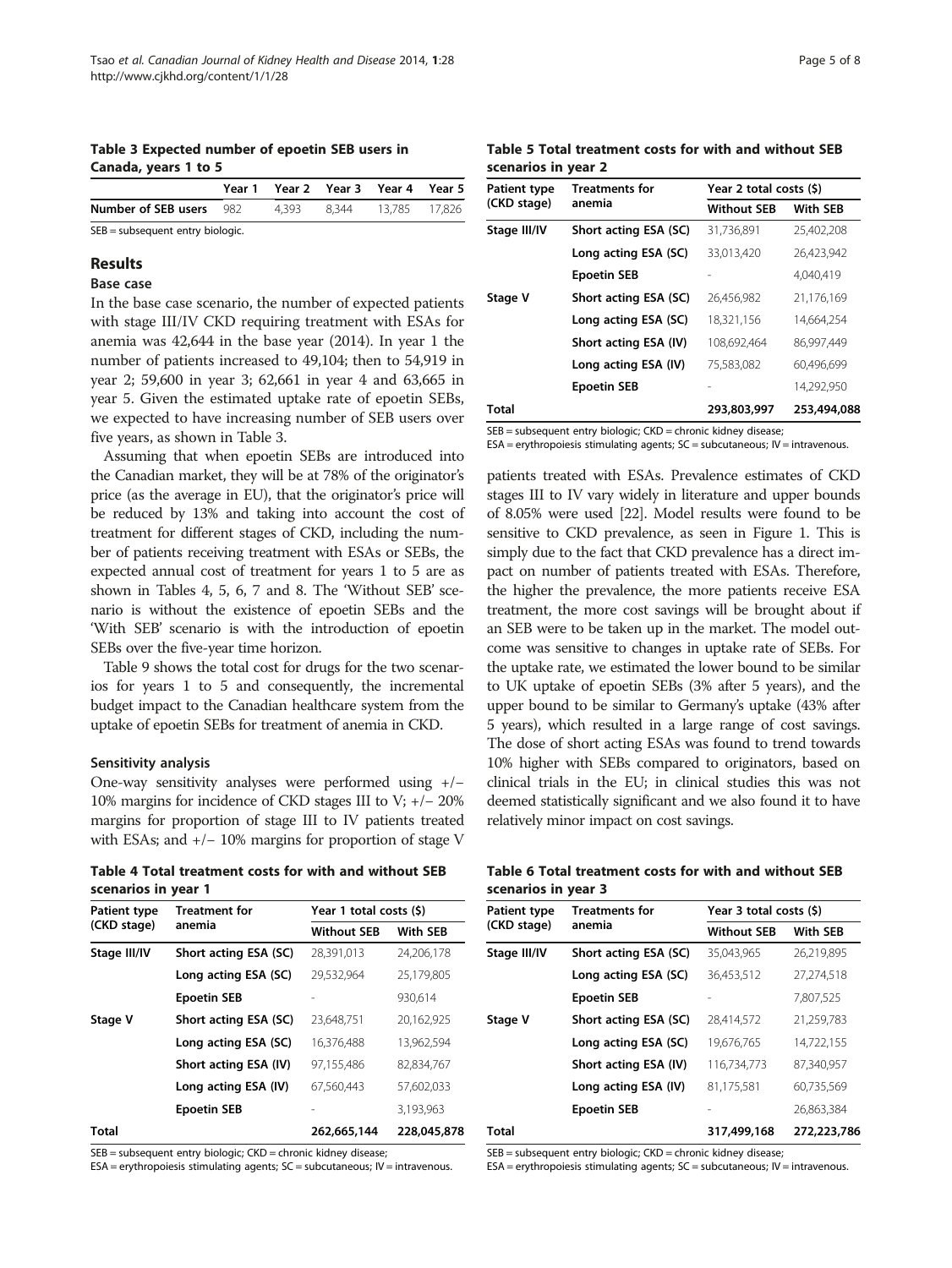<span id="page-5-0"></span>Table 7 Total treatment costs for with and without SEB scenarios in year 4

| <b>Patient type</b> | <b>Treatments for</b> | Year 4 Total costs (\$) |                 |  |  |
|---------------------|-----------------------|-------------------------|-----------------|--|--|
| (CKD stage)         | anemia                | <b>Without SEB</b>      | <b>With SEB</b> |  |  |
| Stage III/IV        | Short acting ESA (SC) | 38.308.544              | 25.996.178      |  |  |
|                     | Long acting ESA (SC)  | 39.849.400              | 27.041.803      |  |  |
|                     | <b>Epoetin SEB</b>    |                         | 13.411.903      |  |  |
| Stage V             | Short acting ESA (SC) | 29.148.598              | 19.780.239      |  |  |
|                     | Long acting ESA (SC)  | 20,185,070              | 13,697,588      |  |  |
|                     | Short acting ESA (IV) | 119,750,354             | 81,262,590      |  |  |
|                     | Long acting ESA (IV)  | 83,272,569              | 56,508,765      |  |  |
|                     | <b>Epoetin SEB</b>    |                         | 43.304.392      |  |  |
| Total               |                       | 330,514,535             | 281,003,457     |  |  |

SEB = subsequent entry biologic; CKD = chronic kidney disease;

 $ESA =$  erythropoiesis stimulating agents;  $SC =$  subcutaneous;  $IV =$  intravenous.

#### **Discussion**

This analysis is the first in Canada to estimate the hypothetical economic impact of ESA use for renal anemia with and without the adoption of epoetin SEBs. It addresses an important and timely question, as epoetin SEBs will likely enter the Canadian market in the near future. Based on our analysis, under market phenomena similar to those seen in the EU, we could expect that Canadian adoption of epoetin SEBs would result in \$35 million (year 1) to \$50 million (year 5) cost savings annually, with cumulative savings of \$221 million after 5 years. This equates to an approximate 14.4% cost difference favoring SEBs. This does not take into account the potential cost savings from use of epoetin SEBs for other indications than management of renal anemia, which was out of the scope of this analysis.

Other published studies have examined the budget impact of epoetin SEBs for the management of chemotherapy-induced anemia in European countries, with positive conclusions [\[23,24](#page-7-0)]. Though not directly comparable,

Table 8 Total treatment costs for with and without SEB scenarios in year 5

| <b>Patient type</b> | <b>Treatments for</b> | Year 5 total costs (\$) |                 |  |  |
|---------------------|-----------------------|-------------------------|-----------------|--|--|
| (CKD stage)         | anemia of CKD         | <b>Without SEB</b>      | <b>With SEB</b> |  |  |
| Stage III/IV        | Short acting ESA (SC) | 41,530,100              | 26.014.455      |  |  |
|                     | Llong acting ESA (SC) | 43,200,535              | 27,060,815      |  |  |
|                     | <b>Epoetin SEB</b>    |                         | 18,505,171      |  |  |
| Stage V             | Short acting ESA (SC) | 28,324,361              | 17.742.380      |  |  |
|                     | Long acting ESA (SC)  | 19.614.295              | 12.286.394      |  |  |
|                     | Short acting ESA (IV) | 116.364.164             | 72,890,512      |  |  |
|                     | Long acting ESA (IV)  | 80.917.865              | 50.686.950      |  |  |
|                     | <b>Epoetin SEB</b>    |                         | 53,556,198      |  |  |
| <b>Total</b>        |                       | 329,951,320             | 278,742,875     |  |  |

SEB = subsequent entry biologic; CKD = chronic kidney disease;

ESA = erythropoiesis stimulating agents; SC = subcutaneous; IV = intravenous.

| Table 9 Net budget impact due to adoption of epoetin      |  |
|-----------------------------------------------------------|--|
| SEBs for years 1 to 5, and cumulative impact over 5 years |  |

| Year                | Total drug cost<br>in without SEB<br>scenario (\$) | Total drug cost in<br>SEB scenario (\$) | Net budget<br>impact (\$) |
|---------------------|----------------------------------------------------|-----------------------------------------|---------------------------|
| Year 1              | 262,665,144                                        | 228,045,878                             | $-34,619,266$             |
| Year 2              | 293,803,997                                        | 253,494,088                             | $-40,309,908$             |
| Year 3              | 317,499,168                                        | 272,223,786                             | $-45,275,381$             |
| Year 4              | 330,514,535                                        | 281,003,457                             | $-49.511.077$             |
| Year 5              | 329.951.320                                        | 278.742.875                             | $-51,208,445$             |
| Cumulative<br>total | 1,534,434,163                                      | 1,313,510,085                           | $-220,924,078$            |

 $SEB =$  subsequent entry biologic.

Nikolaidi et al. found the budget impact of managing chemotherapy-induced anemia in newly diagnosed cancer patients with epoetin SEBs resulted in cost reductions of at least 10.1%, up to 25.2%, in Greece [\[23\]](#page-7-0). Abraham et al. contended that for this patient population, cost savings resulting from the use of epoetin SEBs could substantially increase accessibility to costly neoplastic therapies such as rituximab, bevacizumab, or trastuzumab [\[24\]](#page-7-0). Given that the most widely accepted indication of ESAs is in renal disease, and all Canadian provinces publicly fund the use of ESAs for renal anemia, the potential cost savings to the healthcare payer from adopting epoetin SEBs can be reallocated towards expanding access to expensive treatments for patients afflicted with other renal diseases, such as access to rituximab treatment of glomerulonephritis subtypes.

Health Canada recommends against the interchange of originator drugs for its SEB in patients already receiving originator drugs. As such, the estimated uptake rate of chronic medications as ESAs is modest at best. However, as seen in the analysis, even conservative uptake of epoetin SEBs in Canada could result in substantial cost savings to the healthcare payer. Based on our sensitivity analysis, the rate of SEB uptake is the key variable that is amenable to market forces and decision-maker preferences. We believe that due to the mostly positive experience in the EU with epoetin SEBs, there is potential for greater acceptance of its use when introduced into the Canadian market, as such the forecasted uptake could be more dramatic. Furthermore, each jurisdiction in Canada is able to make their own decisions to allow substitution from originator drugs to SEB, thus if the efficacy and safety of epoetin SEBs are sustained and decision-makers feel confident in its adoption, greater cost savings could be realized.

A strength of this budget impact analysis is the incorporation of reliable sources of data to support the cost analysis. We utilized administrative data in BC, which is some of the most comprehensive administrative data in Canada due to availability of a provincialwide system that captures all direct costs of healthcare utilization, including prescription medications for all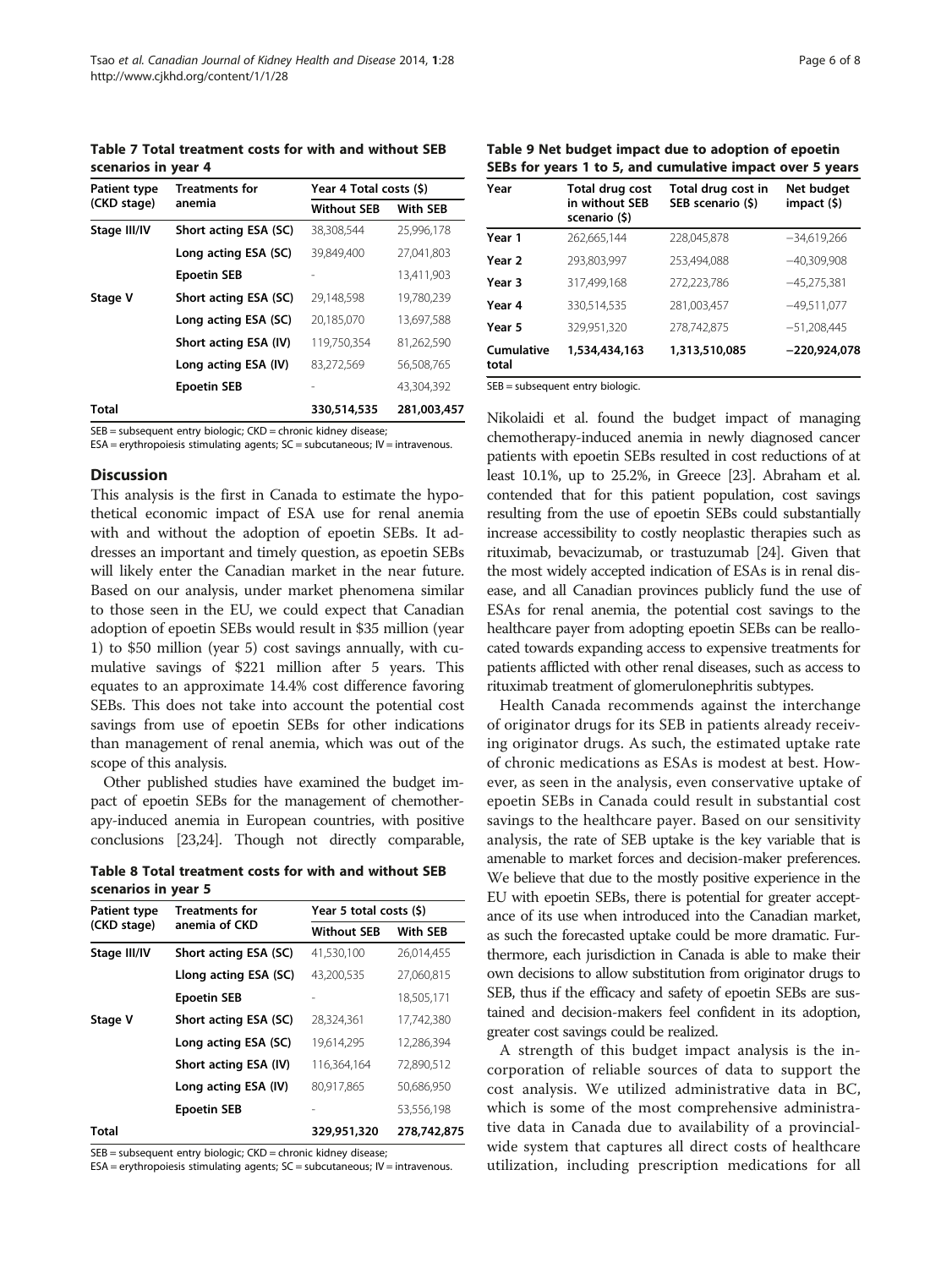<span id="page-6-0"></span>

residents. However, it appears that the proportion of CKD stage III/IV patients treated for renal anemia with ESAs was low in this jurisdiction, estimated at 1.86% annually. We took the conservative approach and relied on BC data; but, other jurisdictions may have higher estimates. As more clinical data on the efficacy and safety of epoetin SEBs become available, future budget impact analyses should take into account outcomes of treatment with ESAs versus SEBs, such as the cost of avoided blood transfusions. Being that the uptake rate of SEBs appears to be a variable of substantial importance, future research should explore the preferences of stakeholder groups, such as policy makers, hospital administrators, physicians, and patients, for adopting, prescribing, or using SEBs.

## Conclusion

Biologic medicines are among the most costly pharmaceuticals available. It was estimated that biologic drugs accounted for 14% of the pharmaceuticals market in Canada, costing the Canadian healthcare system \$3 billion in 2010 [\[25\]](#page-7-0). Furthermore, biologics are expected to represent 20% of the pharmaceutical market over the next decade which will result in significant financial pressure on healthcare budgets across the country. The advent of SEBs represents an opportunity to relieve some of the financial pressure, if the efficacy and safety of SEBs can be sustained. Under these assumptions, we have shown that epoetin SEBs for the management of renal anemia can lead to substantial cost savings for the Canadian payer if adopted in the Canadian market. In turn, cost savings can be applied to expand patient access to under-funded treatments for other renal diseases.

#### Competing interests

The authors declare that they have no competing interests.

#### Authors' contributions

NT and CL designed and conducted the budget impact analysis and drafted the manuscript. ML, JM and DM participated in the conception and design of the analysis. All authors read and approved the final manuscript.

#### Acknowledgements

The authors would like to thank the Canadian Society of Nephrology for funding this study.

#### Author details

<sup>1</sup>Collaborations for Outcomes Research and Evaluation, Faculty of Pharmaceutical Sciences, University of British Columbia, 4102-2405 Wesbrook Mall, Vancouver, BC V6T 1Z3, Canada. <sup>2</sup>British Columbia Provincial Renal Agency, 700-1380 Burrard St, Vancouver, BC V6Z 2H3, Canada. <sup>3</sup>St. Paul's Hospital, Providence Healthcare, Vancouver, BC V6Z 1Y6, Canada.

#### Received: 11 September 2014 Accepted: 21 October 2014 Published online: 11 November 2014

#### References

- 1. Government of Canada HC: Patent register drug products. 2011, Available from:<http://pr-rdb.hc-sc.gc.ca/pr-rdb/>.
- 2. Gauging the Biosimilar Effect: Will the Market Boom or Bust?. Doctor's Guide Publishing Limited; 2012. [http://www.fwreports.com/gauging-the-biosimilar](http://www.fwreports.com/gauging-the-biosimilar-effect-will-the-market-boom-or-bust/#.VFGAoKOQPJs)[effect-will-the-market-boom-or-bust/#.VFGAoKOQPJs.](http://www.fwreports.com/gauging-the-biosimilar-effect-will-the-market-boom-or-bust/#.VFGAoKOQPJs)
- 3. Sullivan SD, Mauskopf JA, Augustovski F, Jaime Caro J, Lee KM, Minchin M, Orlewska E, Penna P, Rodriguez Barrios JM, Shau WY: Budget impact analysis-principles of good practice: report of the ISPOR 2012 budget impact analysis good practice II task force. Value Health 2014, 17(1):5–14.
- 4. Statistics Canada, Government of Canada: Population Projections for Canada, Provinces and Territories, Projection Scenario: low-Growth: 2013–2021. Ottawa, Ontario, Canada: Statistics Canada; 2013.
- 5. Arora P, Vasa P, Brenner D, Iglar K, McFarlane P, Morrison H, Badawi A: Prevalence estimates of chronic kidney disease in Canada: results of a nationally representative survey. CMAJ 2013, 185(9):E417–E423.
- 6. Jha V, Garcia-Garcia G, Iseki K, Li Z, Naicker S, Plattner B, Saran R, Wang AYM, Yang CW: Chronic kidney disease: global dimension and perspectives. Lancet 2013, 382(9888):260–272.
- 7. Canadian Institute for Health Information: Canadian Organ Replacement Register Annual Report: Treatment of end-Stage Organ Failure in Canada, 2002